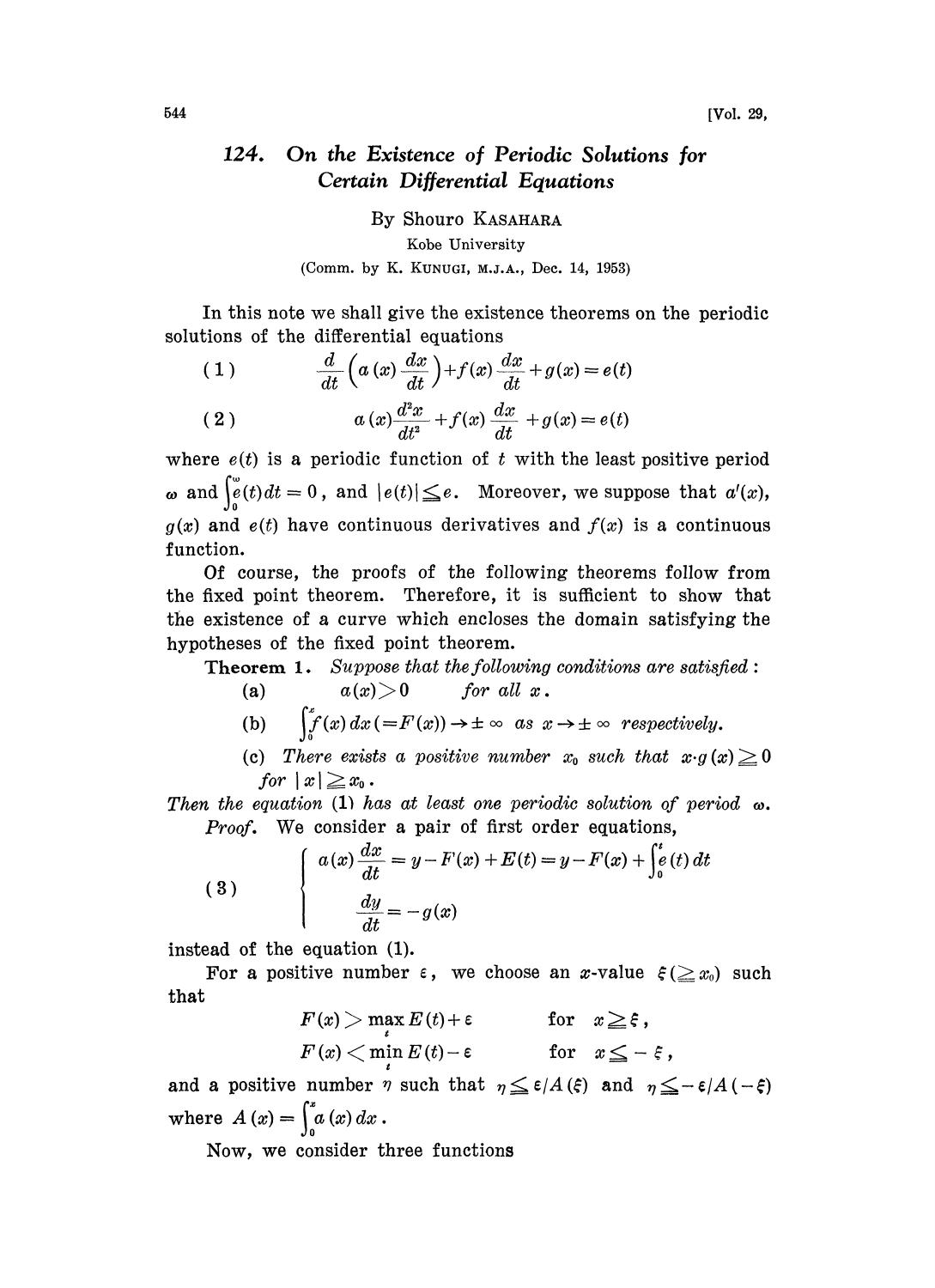$$
F_1(x, y) = \frac{1}{2} [y - \eta A(x)]^2
$$
 for  $|x| \le \xi$ ,  
\n
$$
F_2(x, y) = \frac{1}{2} [y - \eta A(\xi)]^2 + \varPhi(x) - \varPhi(\xi)
$$
 for  $x \ge \xi$ ,  
\n
$$
F_3(x, y) = \frac{1}{2} [y - \eta A(-\xi)]^2 + \varPhi(x) - \varPhi(-\xi)
$$
 for  $x \le -\xi$ ,  
\nwhere  $\varPhi(x) = \int_0^x a(x) g(x) dx$ .  
\nThen we have

Then we have

$$
\frac{d\Gamma_1(x, y)}{dt} = [y - \eta A(x)] \left[ \frac{dy}{dt} - \eta a(x) \frac{dx}{dt} \right]
$$
  
\n
$$
= -\eta [y - \eta A(x)]^2 + [y - \eta A(x)]
$$
  
\n
$$
\{-g(x) - \eta [-F(x) + \eta A(x) + E(t)]\}
$$
  
\n
$$
\frac{d\Gamma_2(x, y)}{dt} = [y - \eta A(\xi)] \frac{dy}{dt} + a(x) g(x) \frac{dx}{dt}
$$
  
\n
$$
= g(x) [-F(x) + E(t) + \eta A(\xi)]
$$
  
\n
$$
\frac{d\Gamma_3(x, y)}{dt} = g(x) [-F(x) + E(t) + \eta A(-\xi)].
$$

Accordingly, if we choose  $|y-\eta A(x)|$  sufficiently large, we have  $\frac{d\varGamma_{1}}{dt}$   $<$  0 for  $|x|\leq \varepsilon$  , and  $\frac{d\varGamma_{i}(x, \, y)}{dt}$   $\leq$  0 ( $i$  = 2, 3) is clear in the sense of  $\xi$  and  $\eta$ . Hence, we choose  $C(>0)$  sufficiently large, and consider three curves

$$
F_1(x, y) = C
$$
 for  $|x| \le \xi$ ,  
\n
$$
F_2(x, y) = C
$$
 for  $x \ge \xi$ ,  
\n
$$
F_3(x, y) = C
$$
 for  $x \le -\xi$ .

These curves enclose either a bounded domain  $D$  (it is the case  $\varPhi(x) \to \infty$  as  $|x| \to \infty$ ) or an unbounded domain D. In the first case, the curve  $(x(t), y(t))$   $(t \ge 0)$  remains in D if  $(x(0), y(0)) \in D$ . In the second case, since y is bounded for  $(x, y) \in D$ , (3) shows that if we take  $\xi_1$  sufficiently large,  $\frac{dx}{dt} < 0$  for  $x = \xi_1$ ,  $\frac{dx}{dt} > 0$  for  $x = -\xi_1$ . Then the same as above is true for the domain  $(x, y) \in D$ ,  $|x| \leq \xi_1$ .<br>Theorem 2. The equation (2) has at least one periodic solu  $x = -\xi_1$ . Then the same as above is true for the domain  $(x, y) \in D$ ,  $|x| \leq \xi_1$ 

Theorem 2. The equation (2) has at least one periodic solution

of period 
$$
\omega
$$
, if the following conditions are satisfied:  
\n(a)  $a(x) > 0$  for all  $x$ ,  
\nand  $x \cdot a'(x) > 0$  for  $|x| \ge x_0$ .  
\n(b)  $F(x)/a(x) \rightarrow \pm \infty$  as  $x \rightarrow \pm \infty$  respectively,  
\nand  $F^2(x) > \frac{e^2 \cdot a^2(x)}{4a'(x)[g(x) - e(t)]}$  for  $|x| \ge x_0$ ,  
\nwhere  $F(x) = \int_0^x f(x) dx$ .  
\n(c)  $x[g(x) - e(t)] > 0$  for  $|x| \ge x_0$ ,

where  $x_0$  is a positive number.

Proof. We consider a pair of first order equations,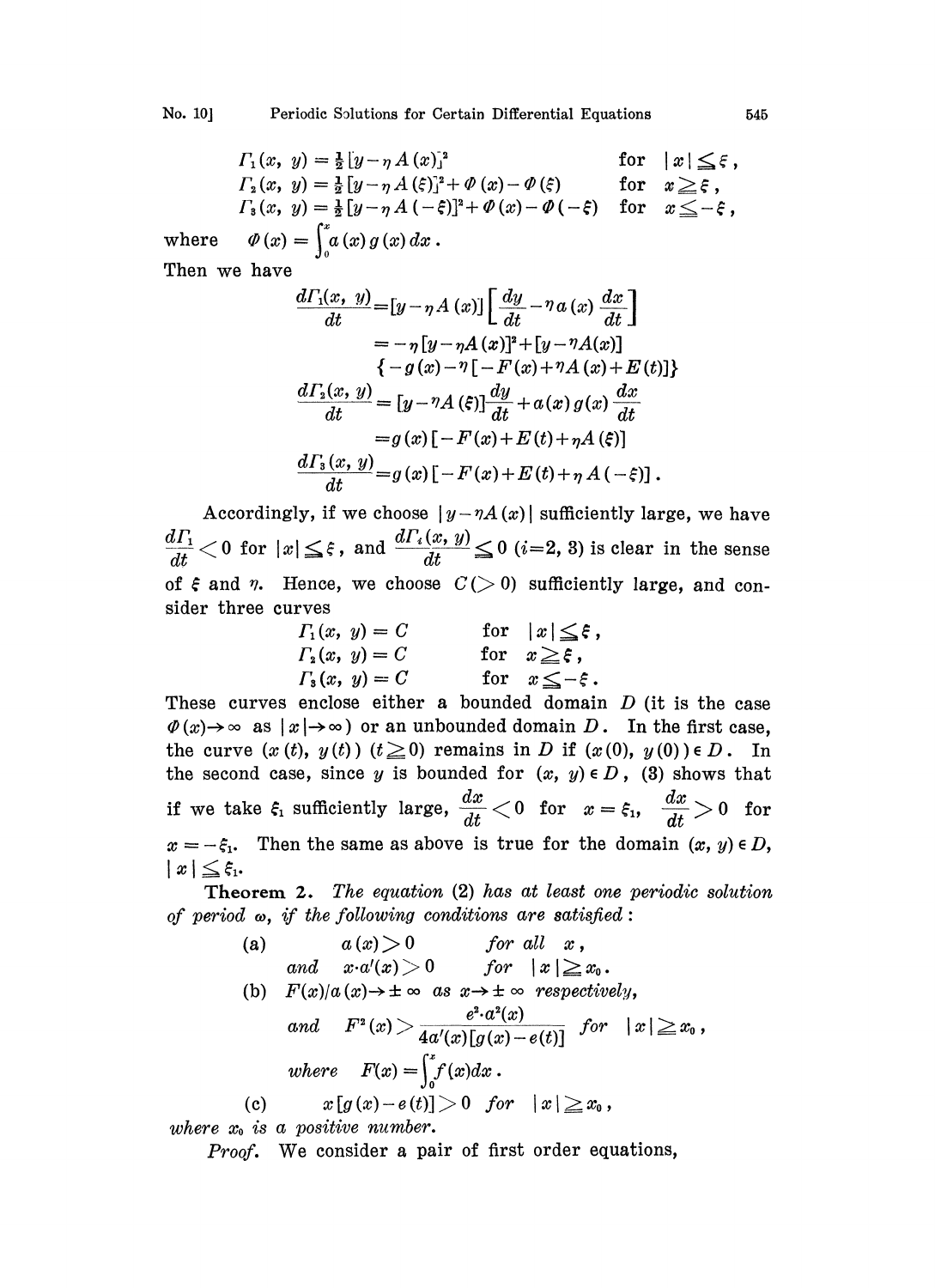546 S. KASAHARA [Vol. 29,

$$
a(x)\frac{dx}{dt} = a(x)y - F(x)
$$
  

$$
a(x)\frac{dy}{dt} = -\frac{a'(x)}{a(x)}F(x)y + \frac{a'(x)}{a^2(x)}F^2(x) - g(x) + e(t)
$$

instead of the equation (2).

First we take  $\xi(\geq x_0)$  such that  $x \cdot F(x) > 0$  for  $|x| \geq \xi$ . From the hypotheses we have

(4) 
$$
4 \frac{a'(x)}{a^4(x)} F^2(x) [g(x) - e(t)] > 0
$$

for  $x \geq \xi$ , and hence, there exists a continuous function  $\bar{\psi}(x)$ which satisfies following inequalities

(5) 
$$
\psi^2(x) + \left[\frac{e(t)}{a(x)} - \frac{a'(x)}{a^3(x)}F^2(x)\right]\psi(x) + \left[\frac{a'(x)}{a^3(x)}F^2(x) + \frac{e(t)}{a(x)}\right]^2
$$

$$
-4\frac{a'(x)}{a^4(x)}g(x)F^3(x) \le 0
$$
  
1 
$$
\overline{\psi}(x) + \frac{g(x)}{a(x)} \ge 0.
$$

and

Because, if we denote the  $\psi$ s which always cancel the left side of the inequality (5), by  $\psi_1(x, t)$ ,  $\psi_2(x, t)$   $(\psi_1(x, t) > \psi_2(x, t))$ respectively, then we have

$$
\min_{t} \psi_1(x, t) - \max_{t} \psi_2(x, t) \geq -2 \frac{e}{a(x)} + 4 \sqrt{\frac{a'(x)}{a(x)} F^2(x) [g(x) - e]} > 0,
$$

and hence, if we take  $\bar{\psi}(x)$  satisfying

 $\min_{t} \psi_1(x, t) \geq \overline{\psi}(x) \geq \max_{t} \psi_2(x, t),$ 

then we have

have  
\n
$$
\overline{\psi}(x) + \frac{g(x)}{a(x)} \ge \frac{e}{a(x)} + \frac{a'(x)}{a^3(x)} F^2(x)
$$
\n
$$
- 2\sqrt{\frac{a'(x)}{a^4(x)}} F^2(x) [g(x) - e] + \frac{g(x)}{a(x)} \ge 0.
$$
\n
$$
\text{ordinaryly, for such a } \overline{\psi}(x), \text{ we have}
$$
\n
$$
\frac{g^2}{a^4(x)} + \left(\frac{g(x)}{a(x)} + \frac{g(x)}{a(x)}\right) dx \bigg|_{x = -\frac{a'(x)}{a(x)}} F(x).
$$

Accordingly, for such a 
$$
\overline{\psi}(x)
$$
, we have  
\n
$$
\frac{d}{dt} \left\{ \frac{y^2}{2} + \int_{\xi}^{x} \left[ \overline{\psi}(x) + \frac{g(x)}{a(x)} \right] dx \right\} = -\frac{a'(x)}{a^2(x)} F(x) y^2
$$
\n
$$
+ \left[ \overline{\psi}(x) + \frac{a'(x)}{a^3(x)} F^2(x) + \frac{e(t)}{a(x)} \right] y - \frac{F(x)}{a(x)} \left[ \overline{\psi}(x) + \frac{g(x)}{a(x)} \right]
$$
\n
$$
\leq 0 \quad \text{for } x \geq \xi.
$$
\nFor  $x \leq -\xi$ , since the inequality (4) is true, and by the co-

 $\leq$  -  $\xi$ , since the inequality (4) is true, and by the con-<br>we can similarly see the existence of a continuous<br>(x) which satisfies the inequality (4) and<br> $\psi(x) + \frac{g(x)}{g(x)} \leq 0$ . dition (b), we can similarly see the existence of a continuous function  $\psi(x)$  which satisfies the inequality (4) and

$$
\underline{\psi}(x) + \frac{g(x)}{a(x)} \leq 0.
$$

In fact, we have